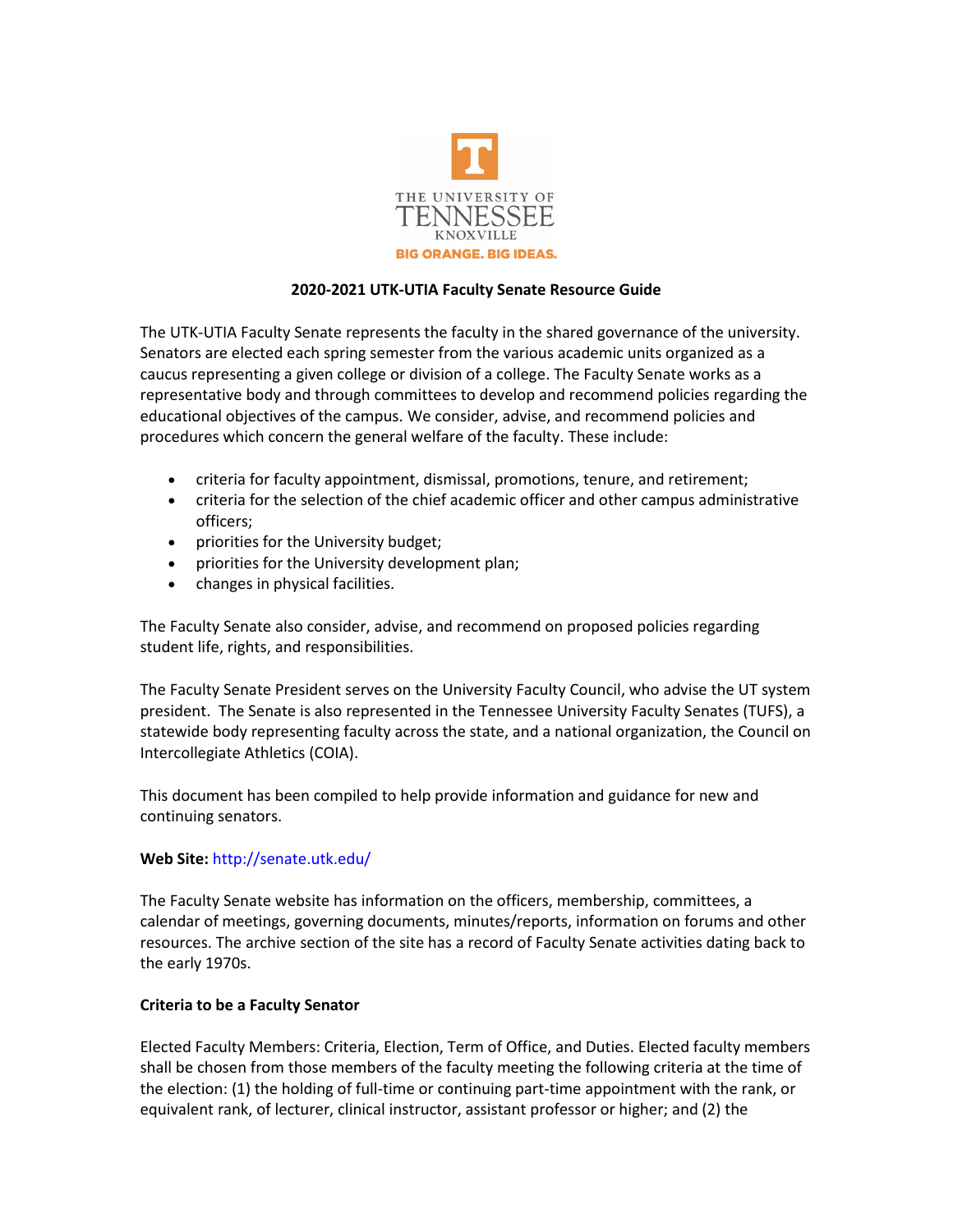performance of academic duties totaling at least half-time teaching, research, service, or departmental administration. The term of office for each elected faculty member is (typically) three years and begins August 1 of the year in which the member is elected. The members elected by each college, unit, or division (as provided in Section 2 of Article II) shall be divided into three classes, each class consisting of approximately one-third of the elected representatives of each college, unit, or division. After completion of a full three-year term or any partial term of more than one year, an elected faculty member shall be eligible for a second three-year term. A senator who has served two consecutive terms is eligible for nomination only after being off the Faculty Senate for a full three years.

# **Duties of a Faculty Senator**

Each voting member of the Faculty Senate is expected to:

- 1. Represent the constituency and the broader interests of the faculty;
- 2. Attend and participate in Faculty Senate meetings on a regular basis;
- 3. Participate actively in the appropriate caucus;
- 4. Communicate and interact regularly with constituents;
- 5. Maintain active membership on at least one Faculty Senate standing committee;
- 6. Serve on other committees and task forces as needed; and
- 7. Participate in Faculty Senate retreats, training, and information sessions

# **In Advance of Faculty Senate Meetings**

Several days before each meeting, senators will receive an email with the meeting agenda, which will be linked to any minutes, resolutions, documents or reports to be considered. Senators should review these items before each meeting. It is especially important for senators to review minutes of the Undergraduate Council and the Graduate Council, as they are presented for final approval at Faculty Senate meetings. Most often resolutions and reports that come before the Faculty Senate have been vetted by the Executive Council of the Faculty Senate, but it is also possible for individual senators to draft and circulate a resolution before or at a meeting. If possible, it is advisable to present such resolutions to the Executive Council first, but if the matter is urgent, and this is not possible, to circulate the resolution through the Faculty Senate Listserver (Senate@listserv.utk.edu)

## **If You Can Not Attend a Meeting**

Attendance at Senate meetings is critical to ensure broad participation and quorum. Faculty Senators who are unable to attend a meeting of the Faculty Senate should contact the alternates from their caucus to see if one of them can serve as their replacement. For all meetings conducted by Zoom, the senator should send an email to Faculty Senate Secretary Millie Gimmel [\(mgimmel@utk.edu\)](mailto:mgimmel@utk.edu) copied to the alternate in advance of the meeting.

## **Meeting Protocols**

It is good practice to show up to meetings 5-10 minutes early to assist the Parliamentarian with establishing a quorum and to provide an opportunity for social exchange. Traditionally faculty senators refer to other senators using their senator title, such as "Senator Jimenez," or "Senator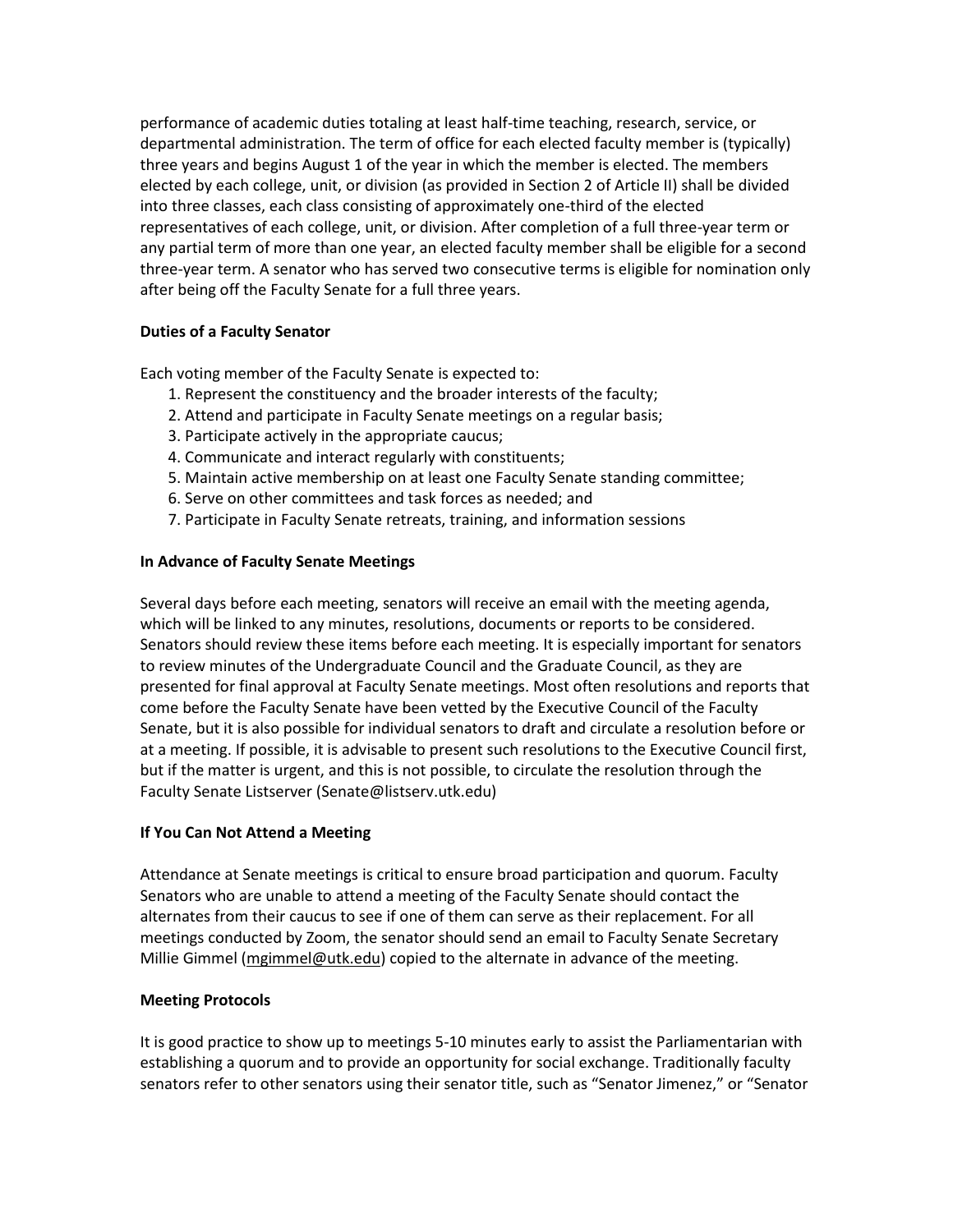Williams," etc. Faculty Senate meetings are conducted according to Roberts Rules of Order. For more information see[: http://www.robertsrules.org/](http://www.robertsrules.org/)

## **Zoom Protocols**

Due to COVID-19, Faculty Senate meetings will be conducted by Zoom until further notice. Below are a few guidelines to assist the meetings run effectively:

1. Keep video and microphone disabled throughout the meeting, except when you have been recognized to speak.

- You will see the microphone and video icons in the bottom left of your Zoom window. Please select "Mute" and "No Video" for your options. This will reduce bandwidth usage and prevent distractions. When speaking to the group, please re-enable your video and microphone*.*
- Instead of video display, please add a profile picture to your Zoom account. Here is how: - Go to https://zoom.us/profile
	- Once you log in, the site will take you to your profile

- Towards the top left of the profile page, you will see either a blank profile photo or the first letter of your first name.

- Select "change" to add a profile picture and select "upload" to upload the photo file from your computer

- 2. Providing Feedback During Meetings
- Please feel free to use the chat function to provide comments and feedback. Remember if you have any comments or questions that need to be **addressed by the speaker**, you must indicate using the nonverbal feedback process explained below. The chat will be saved for future reference.
- In-meeting chat will not be moderated. Due to the number of participants at our meetings, time-sensitive comments or questions can be easily missed by a moderator.

3. Questions or Concerns During Meeting Presentations

- We use the Nonverbal Feedback feature of Zoom to indicate questions or relevant concerns. This is the equivalent of raising your hand and waiting to be recognized by the chair; it provides clarity of process.
- Raise questions or concerns using the Nonverbal feedback feature on Zoom. For Windows and Mac users: Join meeting→select "participants" at the bottom of the screen→select the "raise hand" icon to indicate a question or comment. iOS or Android users: Join meeting→select "more" at the bottom of screen→select the "raise hand" icon to indicate a question or comment.
- Throughout and after individual presentations, senators will be asked if there are any questions or concerns. If you have a question or concern, select the "raise hand" icon as above. After you are called on, please unmute yourself and add video and raise your question or concern. (If your wi-fi connection is weak, you might opt not to include video.) Afterwards, please click the icons again to remove them. If for some reason you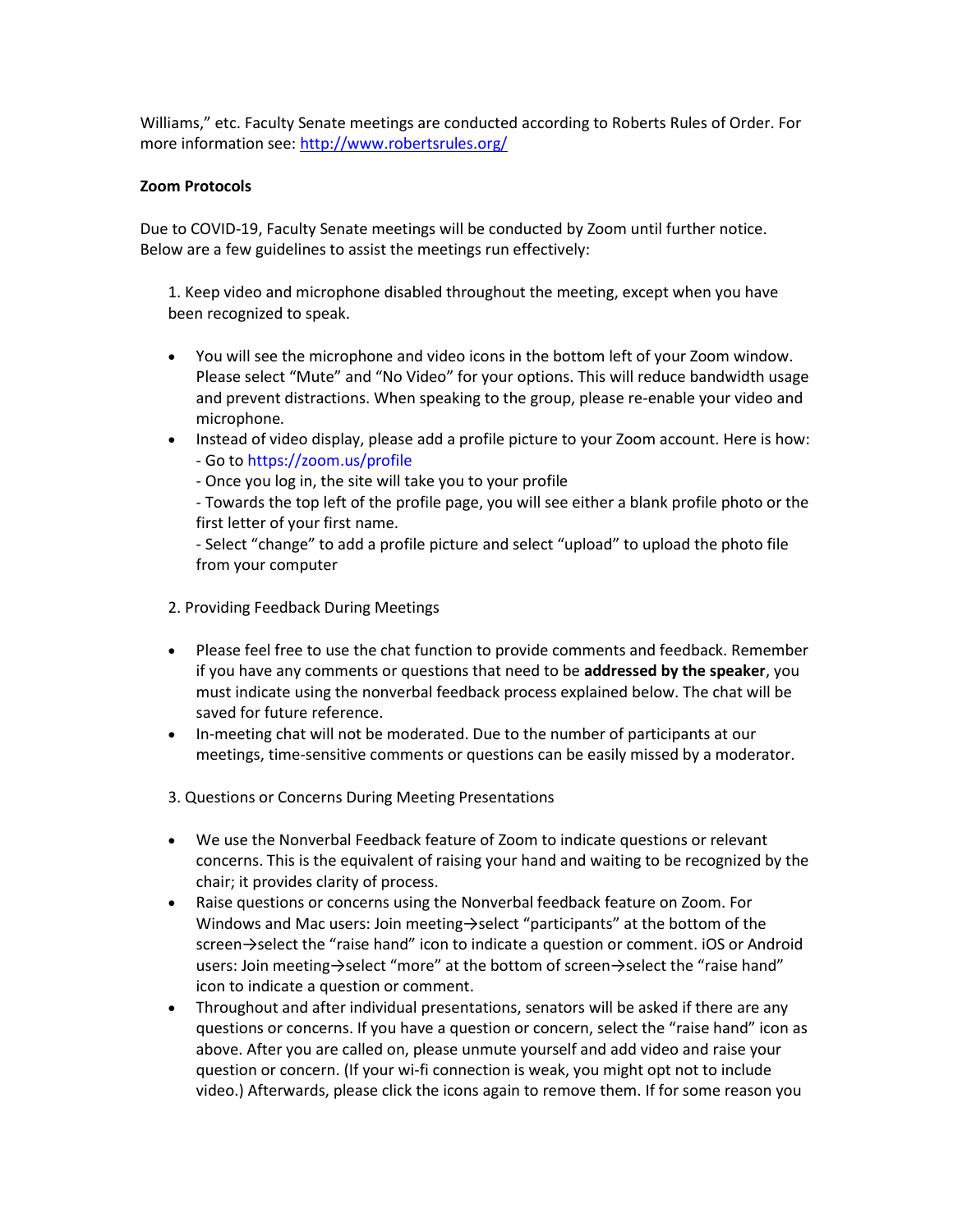cannot use your audio, email or direct message Brooke Killion our graduate assistant. If possible, she will read aloud the question or concern on your behalf.

#### **Attending Meetings in Person**

When public health conditions permit, we hold face-to-face meetings in Lecture Room 101, Strong Hall on Cumberland Avenue. Before entering the room there is a table with name plaques with stands for each senator. Senators should sit in the section designated for senators and place their name tags so they visible to the parliamentarian to assist in establishing whether there is a quorum. Alternate senators should sign-in for the senator they are replacing and use one of the alternate name plaques.

## **Elections and the Caucus System**

Faculty Senate representation and elections are organized around a caucus system. Before caucuses were established, representation in the faculty Senate was often treated as a service assignment made by a department head or dean. In contrast, having an active caucus, one that fosters an open election process is critical to ensuring fair and effective representation of faculty concerns about the operations of the university. The Caucus Chair plays a key role in ensuring this process works smoothly.

## **Duties of Caucus Chairs**

- 1. The Caucus Chair encourages communications among members of the caucus, typically through email or at college-level meetings.
- 2. Helps to keep the faculty at-large in their division/college informed of important issues before the Faculty Senate.
- 3. Based on a formula listed in the Faculty Senate Bylaws (Article II, Section 1, F), every January the Administrative Specialist for the Faculty Senate and the Faculty Senate President-Elect receive a report from the UTK Office of Institutional Research listing the number of faculty senators for each caucus. Based on this data, caucus chairs are notified on how many open seats will need to be filled for the next election cycle. The Caucus Chair then issues a call for nominations and self-nominations for open seats in the Faculty Senate, striving to get two candidates for each open position. In most caucuses, elections are conducted electronically through the Faculty Senate with the assistance of the Office of Information Technology and the UT Payroll Office, or in called meetings of the unit represented by the Caucus, and are to be completed by April 15.
- 4. The Caucus Chair is a member of the Committee on Nominations and Appointments, which typically completes most of its work each spring through email.
- 5. The Caucus Chair is to share the information below about the criteria and duties of being a Faculty Senator with colleagues in their division/college caucus.

## **2020 Faculty Senate Retreat (by Zoom): Friday, August 14, 2020, 9:00am – 3:00pm**

## **2020-2021 Senate Meetings: Mondays, 3:30-5:00pm**

*Zoom for Fall; Strong Hall Lecture Room 101* Monday, September 21, 2020 Monday, October 19, 2020